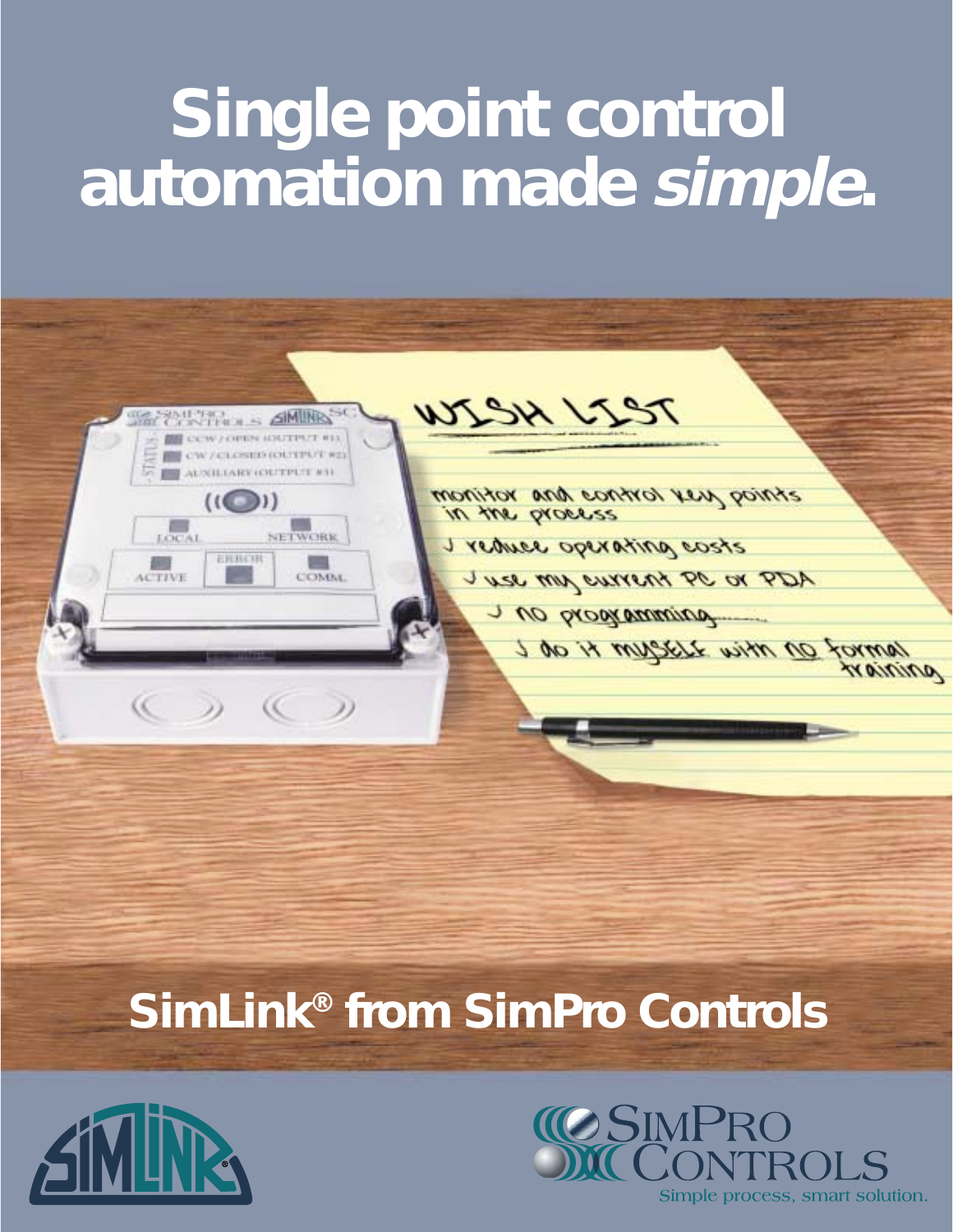**Wish you could TAKE CONTROL of your process, without the need for a cumbersome, complex, or expensive system?**

### **Take control of your process**

### **Simply**

If you manually control your process now, or if it feels like you have no control over it or your operating costs, you can take control of both using the SimLink system. SimLink operates on a very simple principle — do one thing, and do it well. The system simply monitors one parameter in your process such as temperature or tank level, and turns a single actuated valve (electric or pneumatic) on or off based on what that parameter is doing. That's all. Control this point with one SimLink controller, that one with another. It literally is that simple.

SimLink allows you to control as many of these single-loop points in your system as you need. We know what you're thinking — the more points, the more complex the system. Not with SimLink. Remember, each SimLink controller only looks at one set of parameters, controls only one actuated valve. Regardless of the number of controllers in your system, each of them is doing one thing. No complex relationships. No inter-dependencies of measured parameters versus control states. No detailed programming of any kind. No control engineer required.

#### **Flexibly**

The SimLink controller operates on input power between 85 VAC and 264 VAC. Two outputs provide 5 A maximum loads at the same voltage as the input power. A third comparable auxiliary output is available to indicate an alarm condition. The SimLink-SC controller can be set up to detect:

- two voltage inputs from devices such as limit switches
- 4-20 mA current loop input from flowmeters or pressure sensors
- type J or K thermocouple to detect temperature over a 0-300ºC range

In addition, the controller accepts potentiometer, 4-20 mA, or variable voltage actuator position feedback for proportional control of valve position.

The SimLink controller is both functional and rugged enough for demanding environments. The clear polyurethane cover provides at-a-glance confirmation of proper network connectivity, communication activity, current output drive status, and erroneous conditions.

The controller can be screwed to an adjacent wall, or can be bracket-mounted. Since the enclosure is NEMA-4x rated, there are no additional mounting or enclosure requirements. Simply mount the base, pull the wires through the desired conduit entries, strip off the insulation, and snap them into the proper thumb-depressible terminal block connector locations on the cover. Done.

### **Control it from your PC**

### **Let the SimLink software control it — with NO detailed programming**

SimLink doesn't require racks of complex control system hardware, just an ordinary PC running the SimLink software under Windows (and the PC doesn't have to be the latest or greatest, either). You tell each individual SimLink controller what you want it to do using simple pull down menus and fill-in fields, in plain English. You can give each controller an actual name that identifies it by location or function. In a matter of seconds, you can set up each controller. In the off chance you need it, we've provided on-screen, step-by-step setup help. Once setup is complete, the SimLink software communicates the setup information to each of the SimLink controllers, allowing them to then run autonomously. You can monitor each controller's status from the PC if you wish, and can change each controller's operating parameters at any



| $\frac{1}{2}$<br>Actualist AutoMatian Safewar                                      |                                                     |
|------------------------------------------------------------------------------------|-----------------------------------------------------|
|                                                                                    |                                                     |
| $-1104$<br>14 20set Raw o<br>3482<br><b>AD</b><br><b>DAWL BAN</b><br><b>STP RX</b> | <b>Cursuit B</b><br><b>GALES</b><br><b>Guest KT</b> |
| <b>LEP IS --</b><br>$N$ Gas 136<br>Feedback # (Elish)                              | <b>Guess #3</b><br><b>Series EAK!</b>               |
| <b>Des El Tirms</b>                                                                | m                                                   |



*SimLink-PC software's three simple interface screens*



*SimLink-RF PC transceiver*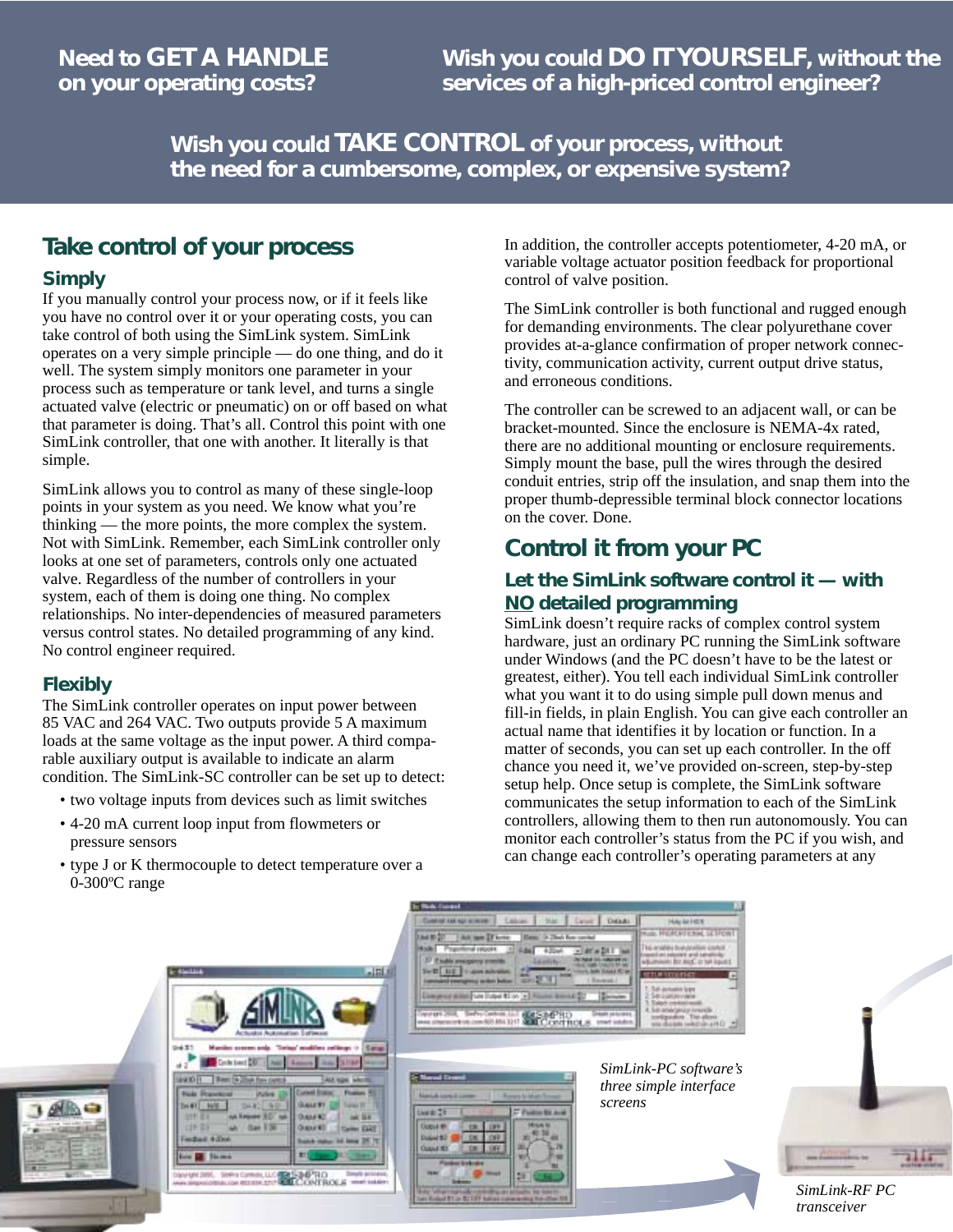# **YOU CAN. With the SimLink® single point control automation system from SimPro Controls.**

time. Of course, alarm conditions and emergency actions can be defined for each controller, so process problems on your plant floor won't go unnoticed while in the office.

### **Customize the communications for your application**

Cabling costs can be a significant reason to prevent implementing control automation. SimLink addresses this issue by providing modular communication options between the PC and the SimLink controller(s). For short runs where cabling costs wouldn't be a major factor, run cable. For longer distances, use the optional RF wireless communications link. All communication is conducted using the industry standard RS485 protocol.

Up to 255 SimLink controllers can be connected to a host PC using any combination of hard-wired or wireless communications. At the PC, only a single PC wireless transceiver is required, regardless of the number of field wireless transceivers connected to strings of controllers. To connect the PC to both multiple wireless links and nearby hard-wired strings, a standard RS485 hub can be used. Regardless of how a string of controllers is ultimately connected to the PC, within every string, each controller can be daisy-chained to the next using twisted-pair cables. A single traditional RS485 loop can also be configured with drops to each controller. This communications scheme provides the maximum flexibility and lowest possible cost of interconnection, and allows for future communication options.

### **Use your PDA for non-intrusive control**

Each controller's front panel has an infrared port, through which you can communicate with your personal digital assistant (PDA). Using one small, mobile package, this allows you to configure the settings and monitor the status of each controller from inches away! It also provides a means of configuring stand-alone controllers that you don't need or want connected to your PC.

### **Finally, realize the benefits of control automation affordably!**

Simplicity doesn't necessarily come at a price. We could go on about how the cost savings of automated control of your process will pay for the system in so many months. Instead, we'll state it plainly and simply — *the cost per available I/O point of the SimLink system is approximately 60-75% less than* that of any other system available (based on small to mid-sized applications).

- **Simple setup**
- **Single-minded controllers**
- **Flexible communications**
- **Lower costs per control point**

**SimLink from SimPro Controls. Simple process, smart solution.**



*for PDA interface*

*SimLink-RF field transceiver*

**For more detailed information, and an interactive web demonstration, visit us at www.simprocontrols.com**